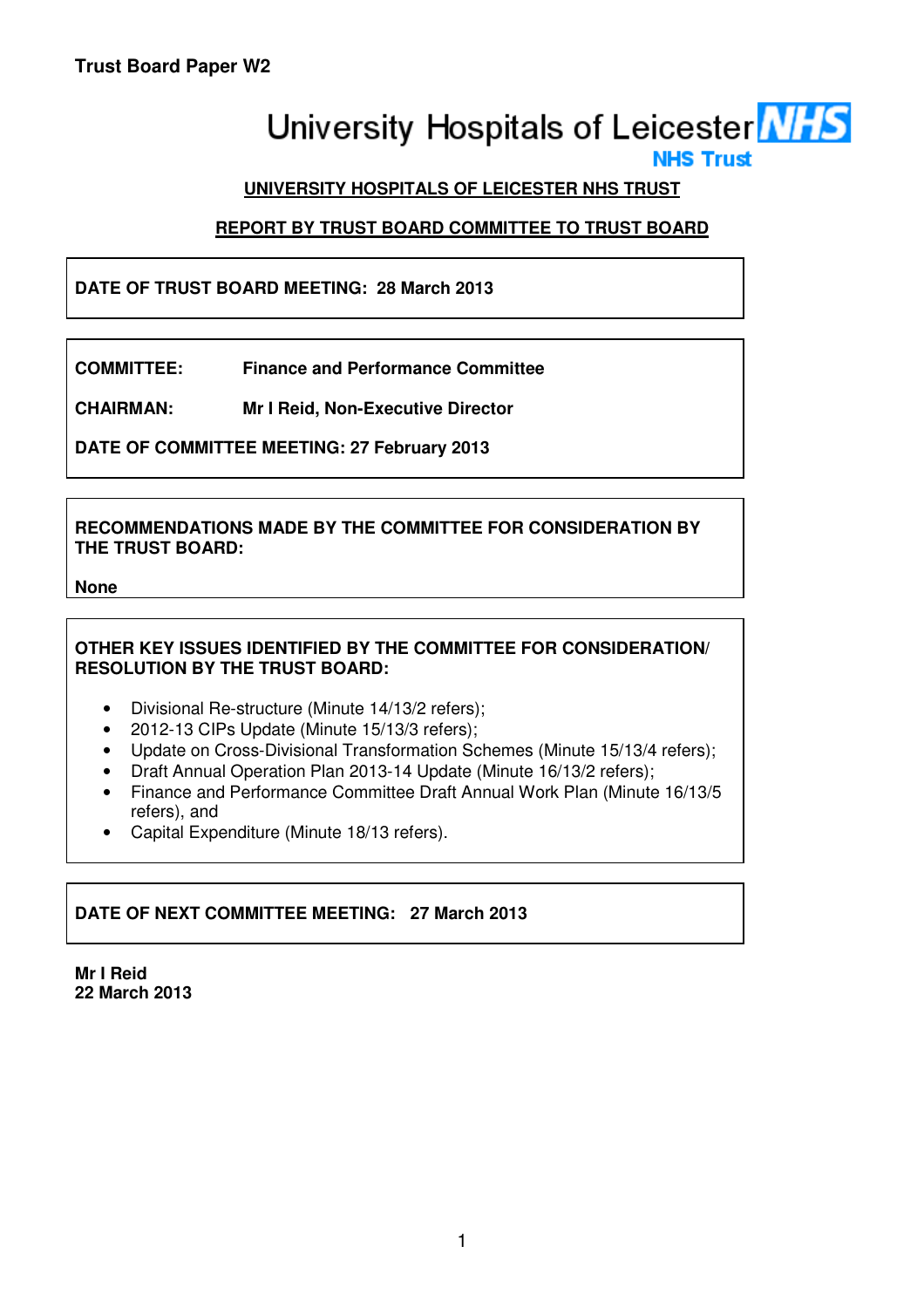## **UNIVERSITY HOSPITALS OF LEICESTER NHS TRUST**

#### **MINUTES OF A MEETING OF THE FINANCE AND PERFORMANCE COMMITTEE, HELD ON WEDNESDAY 27 FEBRUARY 2013 AT 9.15AM IN THE CJ BOND ROOM, CLINICAL EDUCATION CENTRE, LEICESTER ROYAL INFIRMARY**

#### **Present:**

Mr I Reid – Non-Executive Director (Committee Chair) Mr J Adler – Chief Executive (from minute 14/13/3) Mr R Kilner – Non-Executive Director Mr A Seddon – Director of Finance and Business Services Mr G Smith – Patient Adviser (non-voting member) Mrs J Wilson – Non-Executive Director (from minute 14/13/2)

#### **In Attendance:**

Mr S Leivers – Interim Director of Service Improvement (from Minute 14/13/2 to Minute 14/13/3 inclusive) Mr A R Harvey – Interim Trust Administrator Mr S Sheppard – Deputy Director of Finance and Procurement Mr J Tozer – Interim Director of Operations (from Minute 14/13/1)

#### **RESOLVED ITEMS**

**ACTION**

**TA** 

#### **12/13 APOLOGIES**

There were no apologies for absence.

#### **13/13 MINUTES**

In considering the minutes, the Committee noted resolution 4/13/3 (D) (2012-13 Cost Improvement Programme Update) and requested that a business case be submitted at the third quarter of the current year. It was also agreed that the actions in relation to this minute should be reallocated from Director of Service Improvement to Director of Finance & Business Services and the Chief Information Officer.

In respect of minute 5/13/1 (2013-14 Cost Improvement Programme) the Committee considered that the minute should include the provision by the Research and Development Department to financially report via a profit and loss account to more actively represent the workings of the department. Agreed that this part of the minute be reworded by Trust Administration in consultation with the Chairman and Mr R Kilner – Non-Executive Director.

#### **Resolved – that (A) the Minutes of the Finance and Performance Committee held on 30 January 2013 (papers A and A1) be confirmed as a correct record, subject to the comments detailed above;**

- **(B) plans for electronic patient records be brought forward to the third quarter; and DFBS**
- **(C) the third paragraph of minute 5/13/1 include discussion on the possibility of implementing separate profit and loss accounts for the Research and Development Department. TA**

#### **14/13 MATTERS ARISING**

14/13/1 Matters Arising Report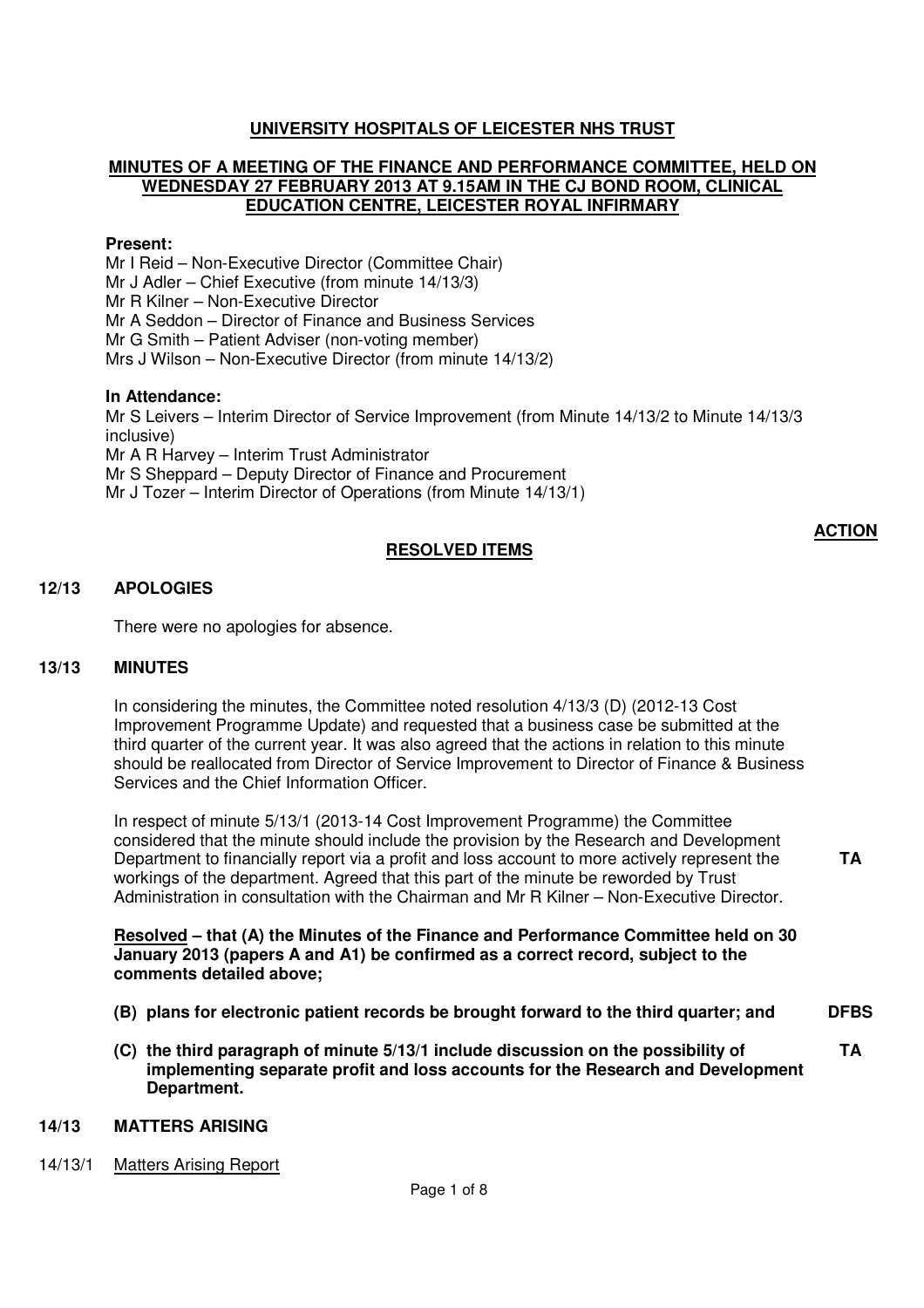The following items were noted in respect of the matters arising report at paper B:-

- (a) Minute 4/13/2 negotiations were on-going and the Committee would be kept advised; **DFBS**
- (b) Minute 5/13/2 the Director of Finance and Business Services updated members regarding the potential pay uplift being built into the AOP 2013-14;
- (c) Minute 5/13/3 the Director of Finance and Business Services informed members on discussions with regard to outputs from the McKinsey Better Care Together presentation. A further verbal would be provided to the March meeting with a full report to the April meeting. In response to a question it was reported that the Trust would have access to all of the output from the report.

#### **Resolved – that (A) the matters arising report and any associated actions above, be noted, and**

**(B) in respect of the McKinsey Better Care Together outputs, a verbal update report be presented to the March 2013 meeting of the Committee with a full report being presented to the April 2013 Committee meeting. DFBS** 

**DFBS** 

## 14/13/2 Divisional Restructure

The Committee received paper C detailing the revised Trust Management structure and also noted paper C1 on arising risks. In particular the Committee noted the following key risks and mitigations:

- Expansion of already large divisions key risk controls in place across all areas;
- Governance issues in Empath currently being reviewed;
- There are 4 CBU's without managers in the Acute Division acting managers were in place and recruitment to permanent positions was on-going:
- Some areas without medical leads decisions in respect of recruitment to these positions would be made by mid March.

# **Resolved – that (A) the report be received and noted; and**

#### **(B) decisions to be made mid-March re appointment of medical leads be reported back to the April Meeting of the Committee. IDO**

#### **15/13 2012-13**

#### 15/13/1 Month 10 Quality and Performance Report

 The Committee received paper D which provided an overview of UHL performance and financial position against national, regional and local indicators for January 2013.

In relation to performance the Committee noted the following salient points:

- Choose and Book slot availability was 5%;
- RTT admitted and speciality delivery had been achieved within parameters;
- Cancelled operations achieved 1.5% against a target of 0.8%;
- Imaging Waits diagnostic waits were at 1.5% against a target of 1%;
- Cancer Figures were one month in arrears. Cancer targets were delivering against targets, excepting 62 day referral from GP which stood at 77.1% against a target of 85%;
- Primary PCI percentage of eligible patients with acute myocardial infarction who received Primary PCI within 150 minutes of calling professional help was 95.2%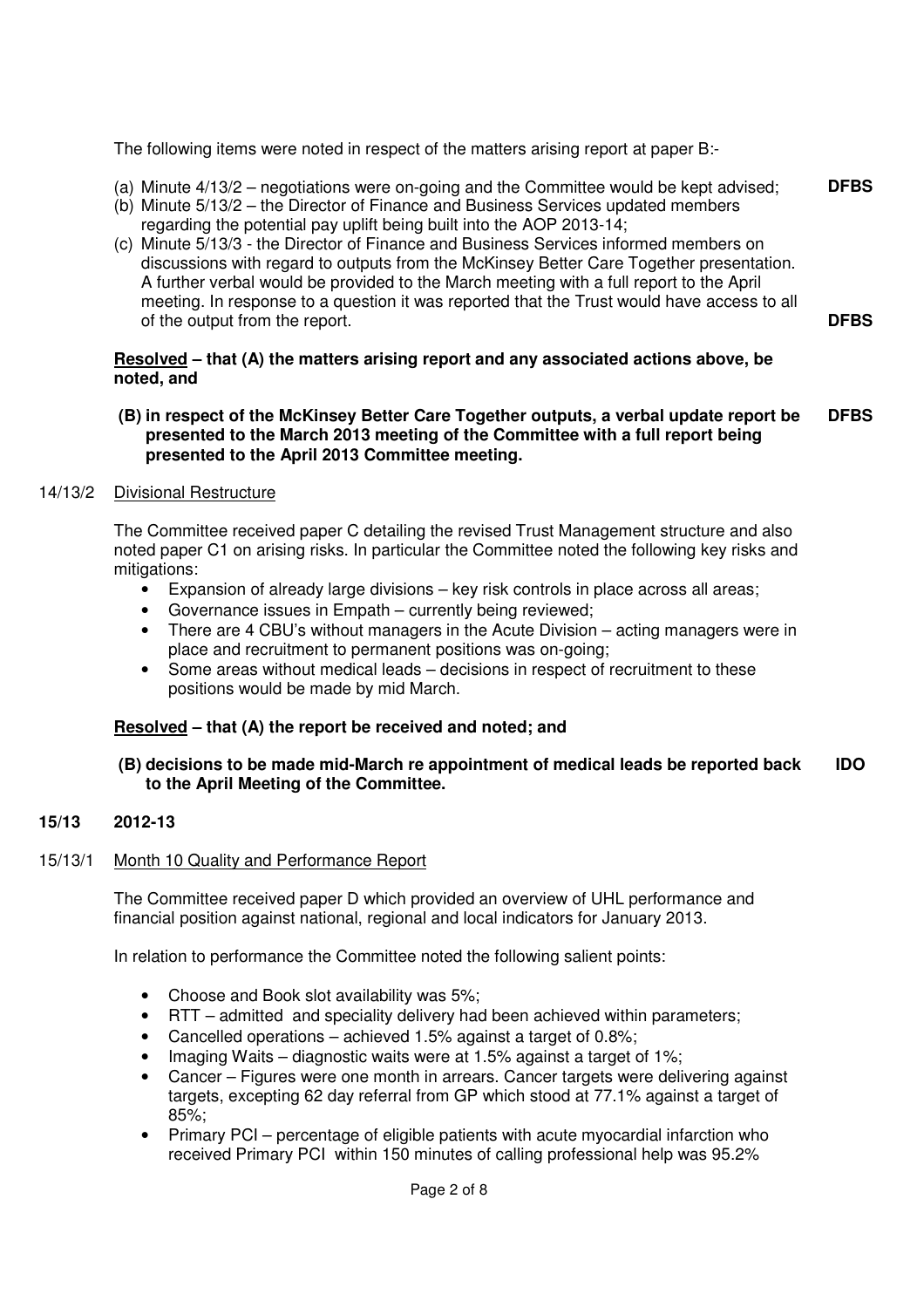against a target of 75%;

- Stroke percentage stay on ward percentage of patients spending 90% of their stay on a stroke ward in December (one month reporting arrears) was 72.3% against a target of 80%;
- Appraisals appraisal rate was 90.5%;
- Sickness Reported sickness rate was 4.2%

In considering the overall A&E performance of the Trust it was noted that despite a high degree of positive input and effort which had led to the conversion rate improving by 6% and discharges up to 38%, was not adding up to overall improvement in the Trusts' performance. Some of the issues related to staff shortages, some of which was due to a high level of vacancies in certain areas, particularly nursing where a comprehensive recruiting campaign was underway and sickness levels, particularly amongst doctors, was a matter of concern.

Another area of concern in relation to performance was the 62 day referral from GP where achievement to reach target may be very tight. The Director of Finance and Business Services reported that it was imperative that the target for this indicator was achieved in order to avoid any penalties from the Commissioners and it was agreed that Committee members be updated on progress with regard to this key metric outwith the meeting.

## **Resolved – that (A) the report be received and noted, and**

#### **(B) Committee members be kept appraised of progress in relation to the Cancer 62 day referral from GP Key indicator outwith the meeting. IDO**

#### 15/13/2 Report by the Director of Finance and Business Services

#### **Resolved – that this item be classed as confidential and taken in private accordingly.**

#### 15/13/3 2012-13 CIPs Update

The Director of Service Improvement submitted paper F which provided a summary of progress on the Change Improvement Programme. It was reported that delivery of the programme stood at approximately 84%. In considering the report, the Chief Executive pointed out that it was essential that CIP and other key targets were delivered. The Director of Finance and Business Services, in welcoming the update, stated that more positive ways of making performance on the CIP plan more transparent should be sought. **IDO** 

It was agreed that a more detailed update in relation to performance on the CIPs programme should be circulated to embers as soon as possible outwith the meeting. **IDO** 

#### **Resolved - that (A) the report be received and noted;**

| (B) further details on the performance and progress on the CIP Programme be | <b>IDO</b>  |
|-----------------------------------------------------------------------------|-------------|
| circulated to Committee members outwith the meeting; and                    |             |
|                                                                             | <b>IDO</b>  |
| (C) target setting to be reviewed to include CIPS.                          | <b>DFBS</b> |

#### 15/13/4 Update on Cross-Divisional Transformation Schemes

The Director of Finance and Business Services submitted paper G providing an update on the Transformation Programme delivery in 2012/13 together with details as to how the programme would be enhanced to strengthen the delivery of performance improvement with quantifiable, realisable and sustainable benefits.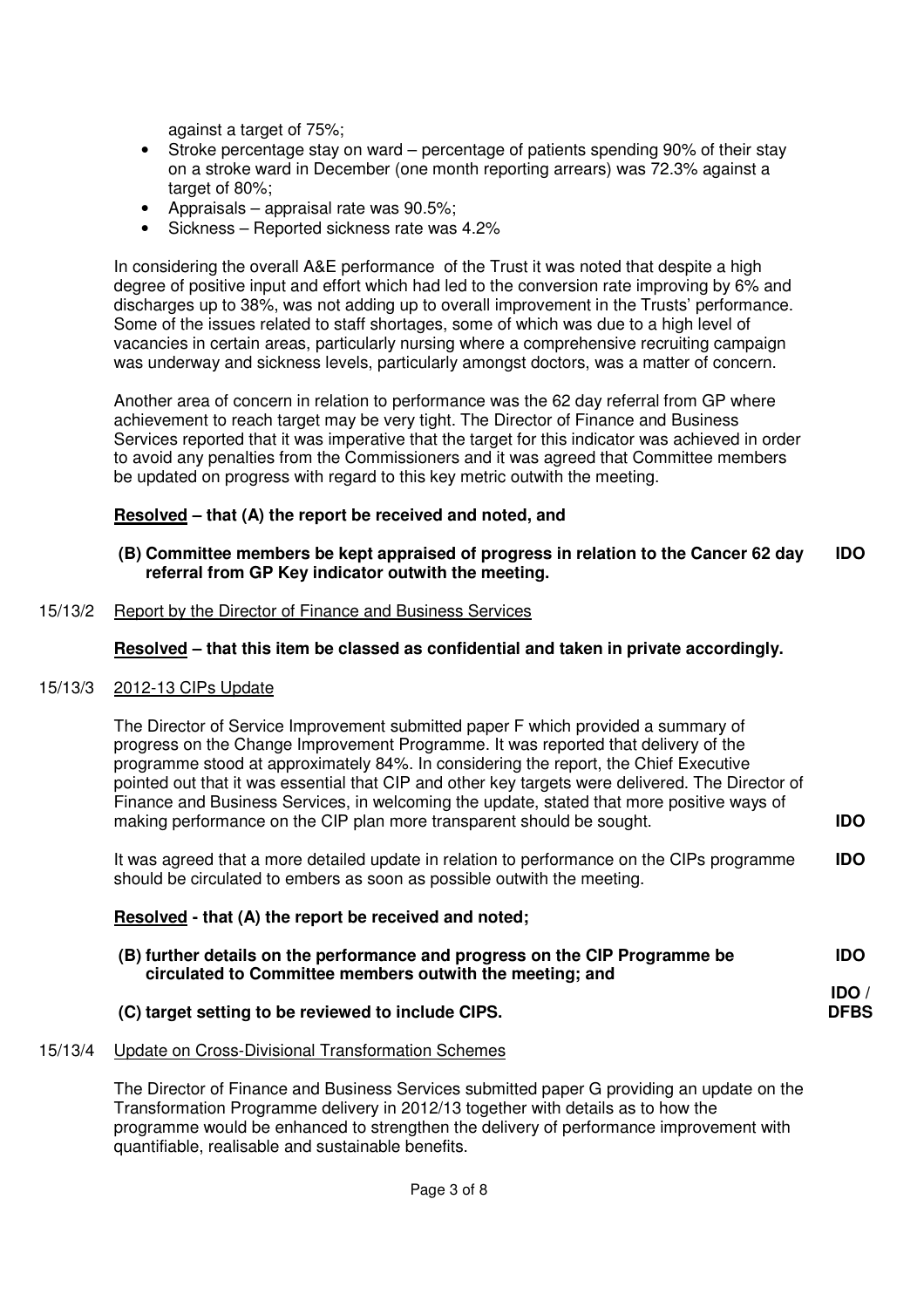The Committee was of the view that more work was required on key elements within the report in order to provide the Committee with a suitable level of assurance as to progress. Committee members emphasised the need to ensure that the Trust had sufficient resources to deliver the transformational agenda as well as delivering other key outputs. The Chief Executive pointed out that key elements of the paper had been superseded by recent decisions taken by the Executive Team where the future of the transformation programme had been discussed. The Committee felt that it would be inappropriate to measure success of the Programme on savings alone as it should also be measured against the value of its achievements. In particular there were a small number of projects that were cross-divisional that provided incremental value that would not otherwise be achieved.

The Committee stated the importance of clarity with regard to accountability in the transformational programme and it was noted that this was very much a key part of the Executive Teams' forward vision for the programme, the starting point of which was that the programme should be operationally led, as opposed to strategically led.

The Committee also discussed the future role of the Transformation Programme lead and the importance in ensuring that there no capacity gaps existed at a senior level which would affect the outcome of the Programme plans. As part of this discussion, the Committee would receive a cohesive overview on the transformational agenda and it's on-going management arrangements at the next meeting. In the meantime the Chief Executive would discuss with the Interim Director of Service Improvement options in respect of capacity in the senior service improvement delivery role and initiate such action as he deems most beneficial to meet the needs of the Trust at this time and into the medium term.

In summary plans needed to be revised to ensure that they provided the Committee with an appropriate level of assurance that the Trust had the capacity to undertake its transformational agenda as well as other expectations and commitments. There was also a need for future reports to more clearly reflect the views of previous discussions at the Executive Team, identify accountability issues and provide a clearer, more cohesive overview of the transformation programme.

# **Resolved – that (A) the report be received and noted;**

**(B) the plans reported be revised with the aim of providing the Committee with an appropriate level of assurance in respect of capacity to deliver the transformational agenda and take into account deliberations already undertaken by the Executive Committee, including accountability issues and a more cohesive programme overview and be resubmitted to the March meeting of the Committee; and** 

**(C) the Chief Executive discuss options in relation to capacity to deliver on outputs within the programme with the Director of Service Improvement.** 

#### **16/13 2013 - 14**

16/13/1 CIP Programme Board Update

In a joint paper (paper H) the Director of Finance and Business Services and the Director of Service Improvement submitted a brief update on progress against the 2013/14 Cost Improvement Plan and detailed the governance arrangements for future years.

# **Resolved – that the report be received and noted.**

**16/13/2** Draft Annual Operation Plan 2013-14 Update

**CE / DSI** 

**DSI /** 

**DFBS** 

**CE / DSI** 

**DSI / DFBS**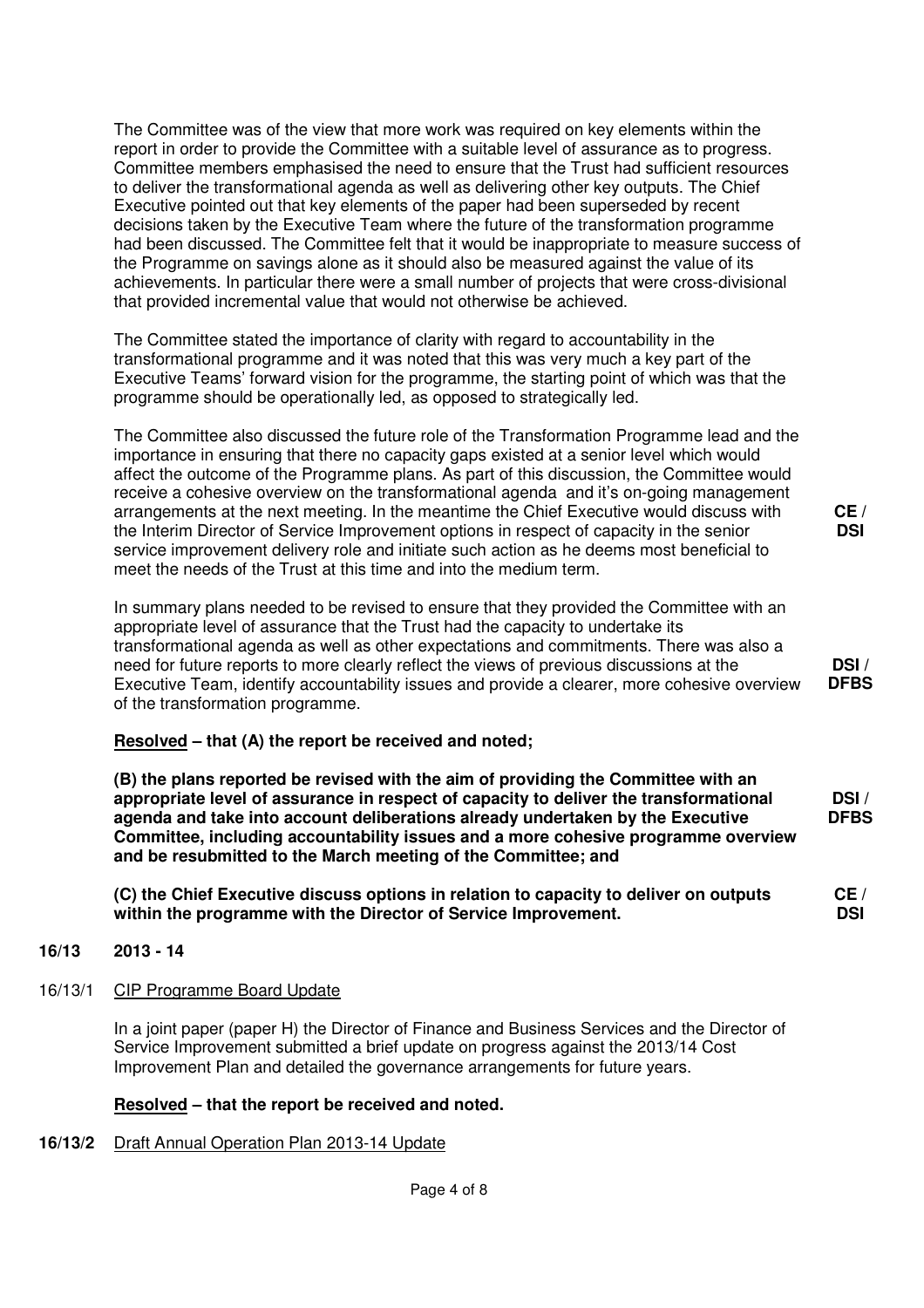The Director of Finance and Business Services submitted paper I the purpose of which was to update the Committee on the status of the 2013-14 Annual Operational Plan.

Following submission of the draft Plan to the NHS Trust Development Authority in January, additional information would be forwarded at the end of the month which would focus on:

- Anticipated clinical contract income
- Improvement and development priorities
- Bottom Up CIP Plans
- Cost pressures
- Service developments
- Capital plan
- Workforce plan

It was noted that the final version of the Annual Operational Plan would be presented to the March meeting of the Trust Board.

 **Resolved - that (A) the report be received and noted;** 

**(B) the key areas of additional information, as specified in the bullet points above, be reflected in the second submission of the Annual Operational Plan; DFBS** 

**(C) the areas of adverse variance be noted and the plans to address these be addressed within the final version of the Plan to be submitted at the end of March 2013; DFBS** 

**(D) that the feedback received from the NTDA be noted and the actions taken in response agreed; and DFBS** 

**(E) the need for more detailed work to develop Trust plans for technological innovation and to agree how these are aligned to Trust development priorities be noted. DFBS** 

#### 16/13/3 2013-14 Acute Contract Negotiations Update

The Director of Finance and Business Services presented paper J which updated the Committee on progress of the 2013/14 contract negotiations for the Acute Services Contract.

It was noted that changes implemented this year had made negotiations difficult for Commissioners with £34m top sliced from CCG budgets and moved to specialised commissioning budgets which has presented a key issue in reaching an agreed financial envelope for the 13/14 year.There was a national requirement to have an agreed contract by the end of March 2013 and failure to agree by this date could mean automatic arbitration at the expense of the parties concerned. Notwithstanding this, all local parties are looking to agree Head of Terms by the end of February 2013 which may mean some points of detail are determined either throughout the year or between the end of February and March 2013.

#### **Resolved – that the report be noted and received.**

#### 16/13/4 Historical Due Diligence Update

The Director of Finance and Business Services provided a brief update of the Historical Due Diligence. It was noted that there were no issues of disagreement and nothing untoward had arisen. A full report would be sent to the Trust Board meeting in March 2013. **DFBS** 

#### **Resolved – that the update be noted and a full report be submitted to the Trust Board meeting in March 2013. DFBS**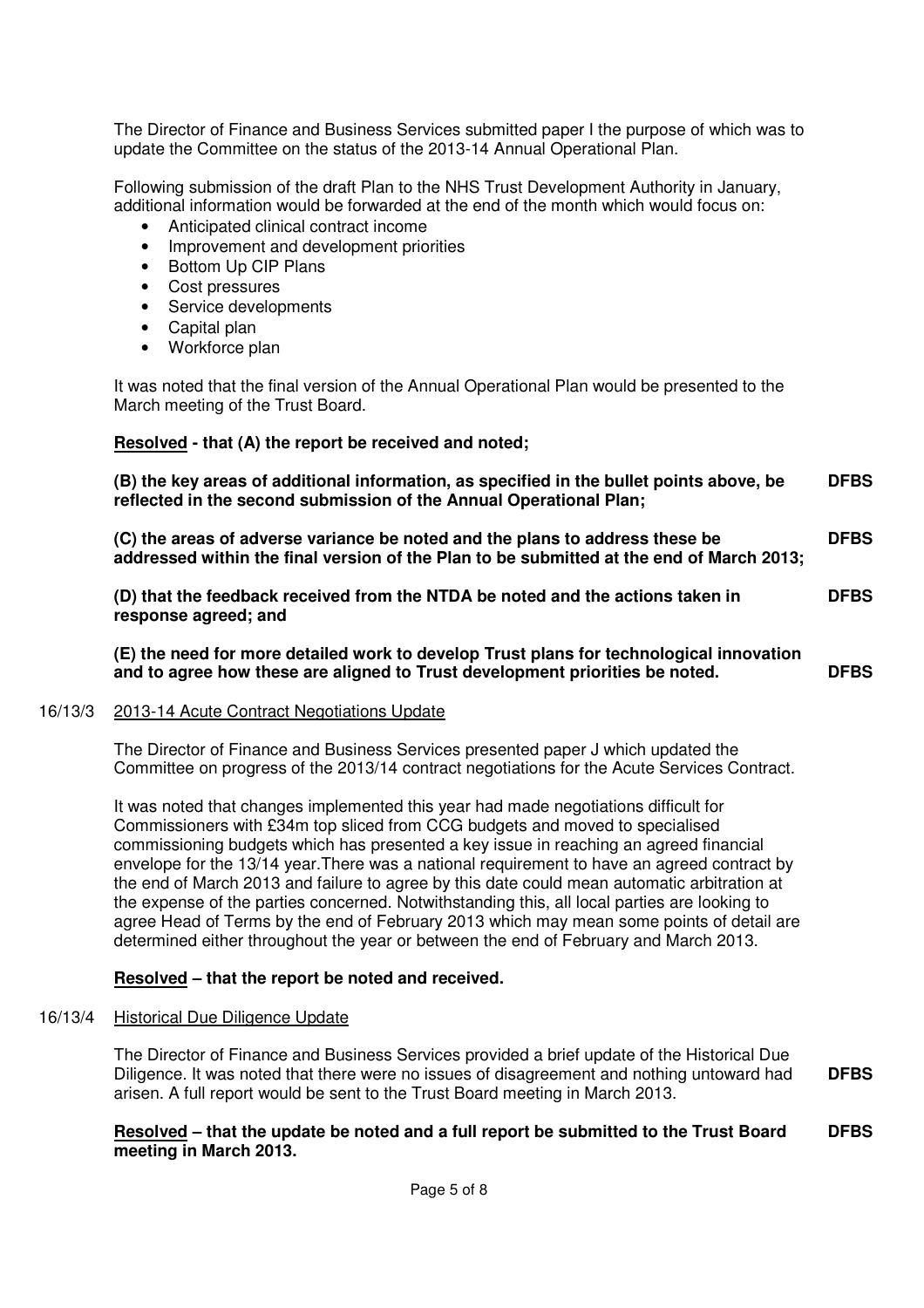#### 16/13/5 Finance and Performance Committee Draft Annual Work Plan

 The Director of Finance and Business Services provided Paper K, a draft 2013/14 work plan for the Committee discussion.

The plan was split into four key sections:

- Business as usual
- Divisional Reviews
- Specific Projects
- Planning

 In considering the Work Plan the Committee requested that the following points be taken into consideration:

- i. Inclusion of Commissioning (April for look back and February for look forward)
- ii. Inclusion of Divisional Reviews to be reconsidered, perhaps in favour of CBU reviews<br>iii. Workforce Plan in respect of transformational projects to be included
- Workforce Plan in respect of transformational projects to be included
- iv. Research and Development to be included
- v. Education, Training and Teaching to be included
- vi. Foundation Trust progress to be removed at this time
- vii. Exception reporting (process and design) to Committee/Trust Board to be considered.
- viii. Committee/Non Executive members interface with the Trust

#### **Resolved – that the report be noted and agreed, taking into account those matters detailed at (i) to (viii) above. DFBS**

#### **17/13 UPDATE ON ACCENTURE**

The Director of Finance and Business Services submitted paper L which summarised the work being undertaken by Accenture on potential non-pay savings. The company had been engaged to carry out work to identify savings achievable in 2013/14 and beyond. Details of the diagnostic work were provided and it was noted that there would be no charge to UHL to carry out the work.

Accenture would present their findings to the CIP Programme Board in April 2013 along with a gain share proposal for the programme of work. The company would work within the Procurement Team delivering the savings to ensure knowledge transfer occurs. Savings were anticipated to be in the region of £10m.

#### **Resolved – that the report be received and noted.**

#### **18/13 CAPITAL EXPENDITURE**

 The Director of Finance and Business Services submitted paper M which provided an update of the capital investment framework and process, including assurance on the year end capital expenditure forecast for 2012/13, proposed future governance and investment arrangements and a forecast capital plan for 2013/14. The report detailed the year end capital expenditure forecast for 2012/13, governance and monitoring arrangements for 2013/14, the financing strategy, capital allocation methodology proposals for 2013/14 and beyond, the allocation prioritisation methodology, an overview of the 2013/14 capital plan and considered next steps which were deemed to be:

- To clearly define how the investment process would operate. This would be the subject of a paper to the Commercial Executive in March;
- To finalise investment criteria to be used in the prioritisation of the strategic estates scheme;
- Page 6 of 8 • The Director of Finance and Business Services to recommend a financing strategy to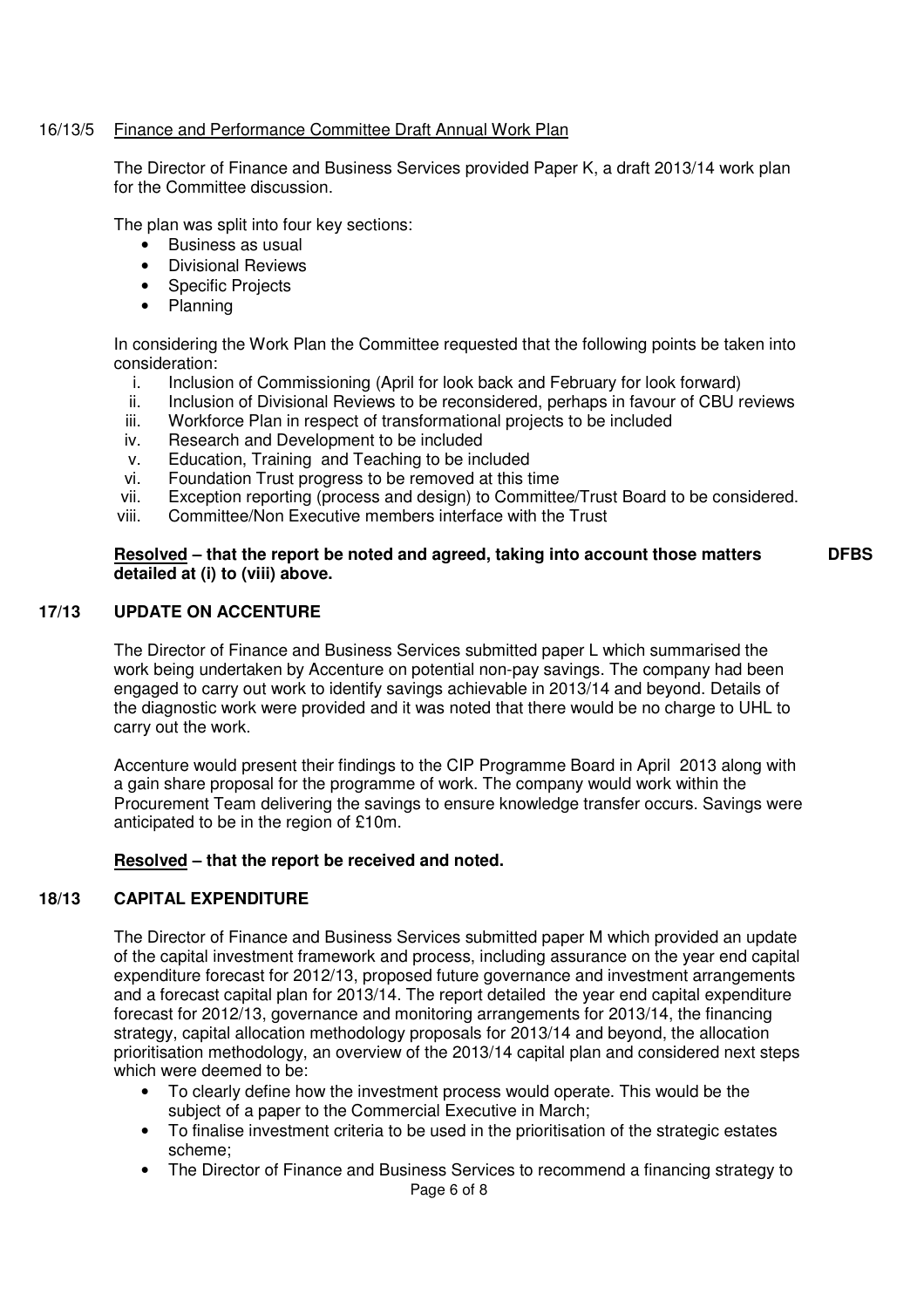the Executive Team and Trust Board.

 In considering the report the Committee commented that, whilst appreciating the work undertaken the year end forecast seemed ambitious, particularly given other matters discussed during the course of the meeting. The Committee also requested that further consideration be given to building links into the reported processes and strategies to ensure a greater level of Trust Board engagement with the capital programme.

#### **Resolved – that (A) the projected 2012-13 year end position be noted;**

| (B) the proposed future capital investment arrangements for 2013/14 and beyond, as | <b>DFBS</b> |
|------------------------------------------------------------------------------------|-------------|
| reported in paper M, be supported;                                                 |             |

**(C) the draft capital programme for 2013-14 be noted; and DFBS** 

**(D) appropriate links be built into the reported processes and strategies to ensure an increased level of participation from Trust Board members. DFBS**

## **19/13 CAPITA REVIEW OF CODING IN ED – QUARTERLY PROGRESS REPORT**

The Interim Director of Operations verbally reported on progress with the coding review. It was noted that there was to be a further audit re-examining data in the next quarter (April) and this would be the subject of a further report to a the April meeting of the Committee.

#### **Resolved – that the verbal update be received and noted.**

#### **20/13 REPORT BY THE DIRECTOR OF FINANCE AND BUSINESS SERVICES**

 **Resolved – that this item be classed as confidential and taken in private accordingly.**

#### **21/13 MINUTES FOR INFORMATION**

21/13/1 Confirm and Challenge Meetings

**Resolved – that the notes of the 16 January 2013 Confirm and Challenge meeting (paper Q) be received and noted.** 

**21/13/2** Quality Assurance Committee

**Resolved – that the Minutes of the 22 January 2013 Quality Assurance Committee meeting (papers R and R1) be received and noted.** 

#### **21/13/3** Quality and Performance Management Group

 **Resolved – that the Minutes of the 9 January 2013 Quality and Performance Management Group meeting be received and noted.** 

**22/13 ITEMS FOR DISCUSSION AT THE NEXT FINANCE AND PERFORMANCE COMMITTEE** 

**Resolved – that the items for consideration at the Finance and Performance Committee meeting on 27 March 2013 be noted and be updated by items arising above.** 

**23/13 ITEMS TO BE HIGHLIGHTED TO THE TRUST BOARD**